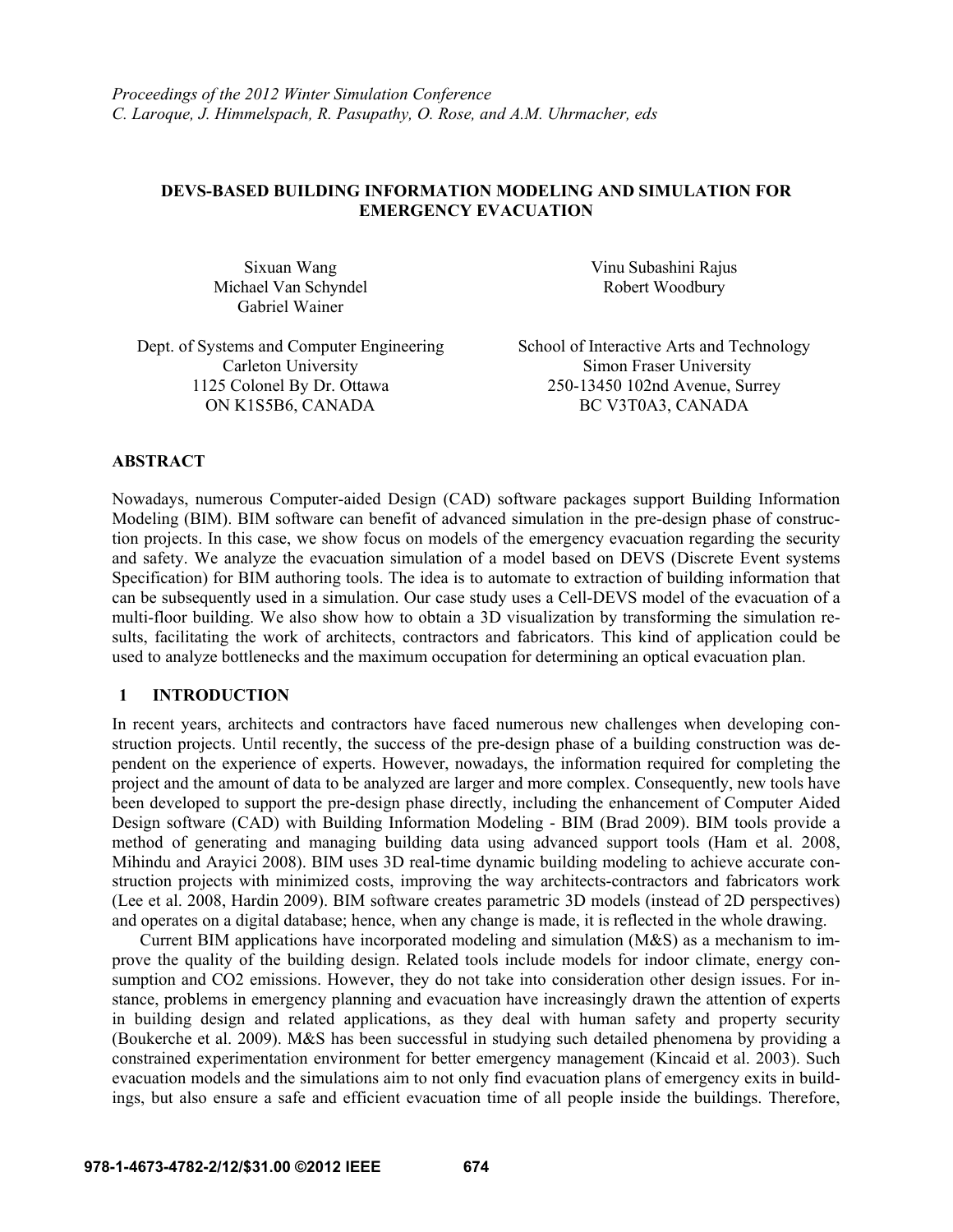studying the emergency planning in case of an emergency crisis is an important design step for successful construction projects (Boukerche et al. 2009).

A variety of methods has been employed for modeling and simulating this kind of applications. In this research, we use the Discrete Event System Specification (DEVS) formalism (Zeigler et al. 2000), which defines a theory for discrete-events systems specification. DEVS M&S provides a framework for building models composed by behavioral (atomic) and structural (coupled) components. Cell-DEVS (Wainer 2009) extended DEVS by allowing building cellular models (in which each cell is a DEVS atomic model, and the cell space is a DEVS coupled model). Cell-DEVS has shown to avoid unnecessary processing in inactive regions by using a continuous time base, and it provides a simple mechanism to model timing delays. We have explored a new method to integrate advanced BIM software with formal models built in DEVS and Cell-DEVS. We introduce the method, and show its application to study evacuation processes, which can be used to understand the bottlenecks and congestions during the building design phase. The interactive simulation system that we present here provides an advanced emergency model in discrete-event cell spaces and a seamless integration of BIM and Cell-DEVS environment, taking full advantage of each tool's strength. We use CD++ (Wainer 2009) for Cell-DEVS, and Autodesk Revit Architecture (AutoDesk 2012b) and Autodesk 3ds Max for BIM (AutoDesk 2012a). We will show how to automatically extract the building information from BIM (including the information from multiple floors), using it to modify a Cell-DEVS model, which can be used to study the evacuation of people under different design scenarios. Likewise, we show how to perform a 3D visualization by transforming the simulation results back into BIM, which can be used for validation and analysis of different scenarios. Furthermore, the method for interactive simulation provides an easy and fast reconfigurable mechanism for the simulation properties (e.g. the number and location of doors, the maximum occupancy, the floor layout, etc.). By investigating the visualization simulation results under different scenarios, it can facilitate the pre-design phase for finding evacuation plans within satisfactory consuming time, avoiding congestions and risks. Moreover, if any problems related to the evacuation process arise, they can be easily fixed instead of trying to make changes after construction has begun.

Section 2 of this paper discusses the related work in building information modeling and simulation and main differences of our work. Section 3 represents the interactive system architecture, followed by detail descriptions of each sub-system with a building example. Section 4 illustrates and analyzes the visualization results of the evacuation model. Finally, we conclude this work in Section 5.

# **2 RELATED WORK**

BIM uses 3D, real-time, dynamic building modeling software to increase productivity in the building design and construction (Ahmed et al. 2010). At present, there are numerous BIM software applications, including Autodesk Revit Architecture (AutoDesk 2012b), Autodesk 3Ds Max (AutoDesk 2012a), Bentley Architecture (Bentley Systems 2012), Graphisoft ArchiCAD (Graphisoft 2012), VectorWorks Architect (VectorWorks 2012) and others. They all provide powerful mechanisms for BIM and 3D visualization, facilitating the workload of building design, improving construction projects and minimizing financial costs (Mihindu and Arayici 2008). BIM software is often built on the Industry Foundation Classes -IFCs- (BuildingSMART 2012), an open standard for exchanging BIM data in the building industry.

Modeling and simulation has been applied in construction projects for analyzing the building process and helping decision-making. Some of the most popular software in this domain are MicroCYCLONE (Halpin 1977), Simphony (Hajjar and AbouRizk 1999), and Stroboscope (Martinez 1998), which have been proved to be effective and efficient in simulating logical relationships between different resource locations. Cell-based analysis has been used in the construction site analysis and emergency simulation. Elbeltagi et al. (2004) represented a space representation of work zones for resources management with small grid units that take irregular shapes. Other works like (Pelechano and Malkawi 2008, Yang et al. 2005) provided different simulation models for building evacuation based on cellular automata.

In recent years, we have developed different construction and architecture projects with DEVS and Cell-DEVS. In (Zhang et al. 2007, Hammad et al. 2011) the authors introduced Cell-DEVS models for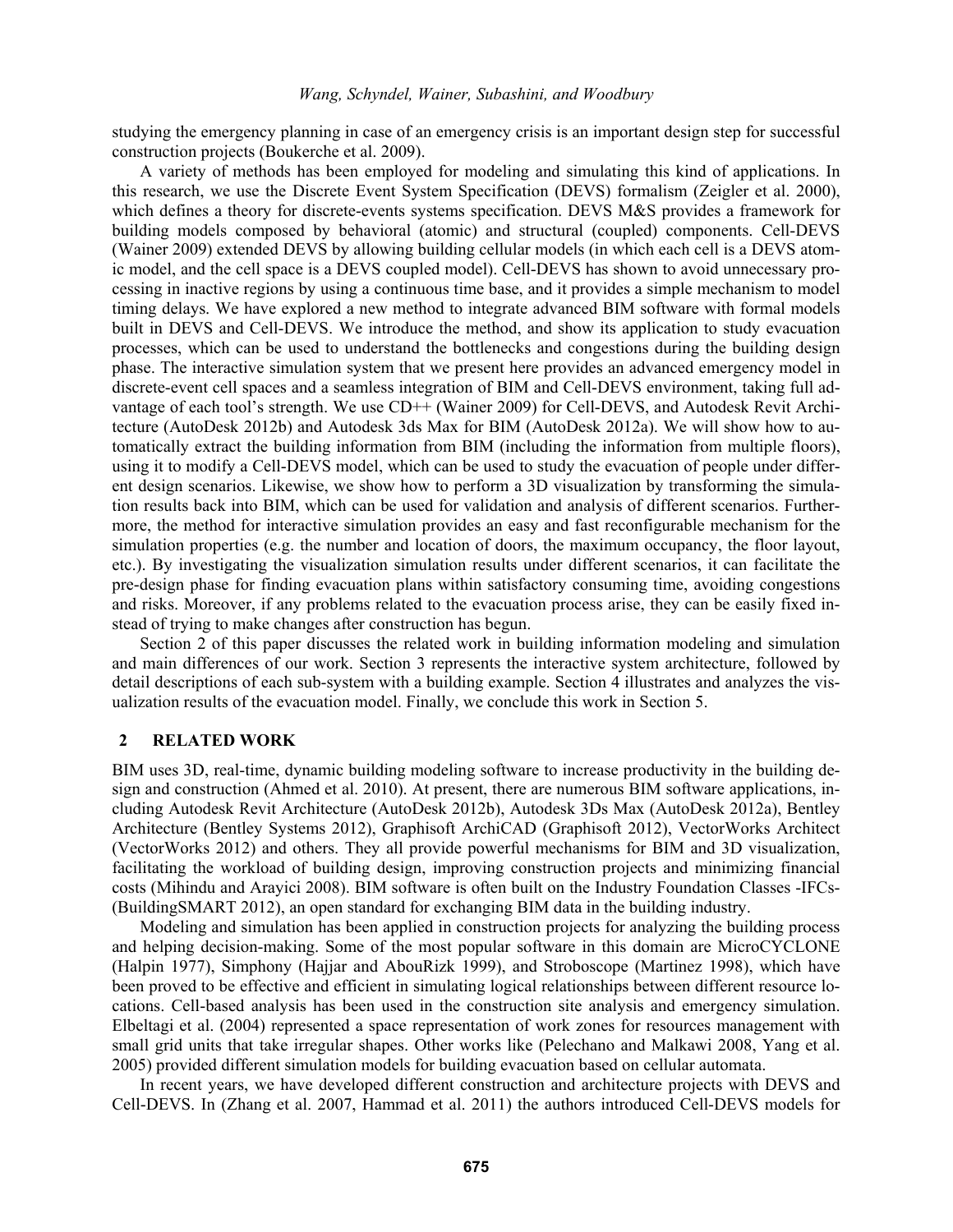construction sites, trying to deal with the construction performance and the crane behavior that enable the conflict analysis and visualization of work site. In (Ahmed, Wainer, and Mahmoud 2010), an Interactive Environment System (IES) was introduced for a basic integration between BIM and Cell-DEVS, in which a simulation of Diffusion Limited Aggregation (DLA) was used to model the growth of mold in building walls. In (Wainer et al. 2007), a Maya/CD++ tool was presented for integrating the Autodesk Maya 3D visualization (AutoDesk 2012c) and Cell-DEVS evacuation models built in CD++, based on the emergency evacuation process. However, most of these efforts required ad-hoc tailoring and they provide simple test scenarios that are not adequate for studying emergency evacuation and other advanced simulations in BIM authoring tools.

Ruppel and Abolghasemzadeh (2009) raised three main challenges of the emergency planning: 1) virtual simulation environment based on boundary conditions, 2) mutual interaction between parameters, and 3) realistic visualization of the simulated results. In (Eastman et al. 2009), the authors developed a rule checking system for evaluating the evacuation performance, and proposed a concept of a synthesis process to use sharable BIM representations and evacuation simulations based on rule checking tools. In (Ruppel and Abolghasemzadeh 2009), a BIM-ISEE (Immersive Safety Engineering Environment) was developed, focused on the realistic virtualization in their immersive environment for integrating fire and evacuation simulation with BIM tools. Nevertheless, these tools lack of the generality of DEVS/Cell-DEVS M&S, which can also be applied to other problems.

In the following sections, we introduce an advanced interactive simulation system for integrating BIM software and DEVS tools, facilitating the work of pre-design phase of construction projects when concerning emergency evacuation. The current research:

- Combines BIM authoring tools, Cell-DEVS and visualization. A component-oriented approach provides reusability and interoperability for the evacuation process within constructional building design.
- The interactive data collecting process with BIM provides higher automatic and comprehensive mechanism to get directly input information for CD++.
- The emergency evacuation model supports multiple level floors based on Cell-DEVS, which provides wider feasibility and better complexity when taking account to stairs occupancy.
- The 3D visualization uses preprocessing to parse simulation, accelerating the visualization process by using the visualization interface that can be customized easily with MAXScript.

## **3 INTERACTIVE SIMULATION SYSTEM ARCHITECTURE**

Figure 1 illustrates the interactive simulation system architecture. As we can see, it is composed of three sub-systems: BIM Data Collection, DEVS Simulation and BIM 3D Visualization.



Figure 1: Interactive simulation system architecture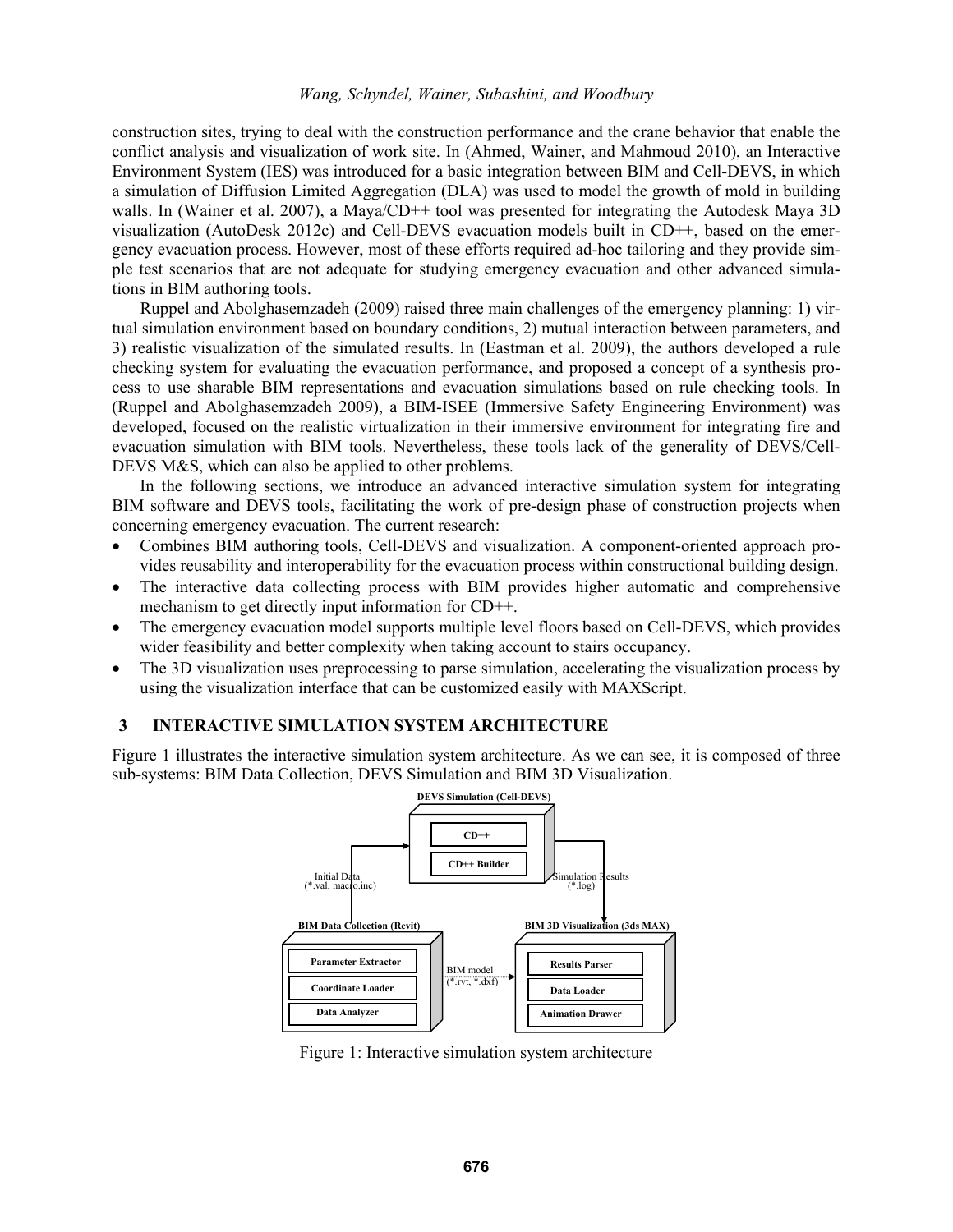This component-oriented architecture can be easily reused and extended to other BIM tools, as long as the selected BIM tool supports the interface of the system architecture.

- **BIM Data Collection**: it is done automatically, generating initial data files for the DEVS simulator. This includes a parameter extractor for various properties, and a loader for getting  $(x, y, z)$  coordinates of each BIM element. The generated files are used for integration of BIM and DEVS models.
- **DEVS Simulation**: it builds a simulation model based on the BIM data collected, and it then executes simulation in  $CD++$ . The simulation results can be seen in 2D scenes using  $CD++$ .
- **BIM 3D Visualization**: it visualizes the simulation results in 3D, providing a more intuitive means for analysis. It parses the simulation log files, and it loads the results and BIM file into the BIM software. The simulation is generated by the animation drawer.

We used Autodesk Revit Architecture (AutoDesk 2012b) for the BIM Data Collection, and Autodesk 3Ds Max (AutoDesk 2012a) for BIM 3D Visualization (as it includes powerful 3D effects, animation and rendering). As a case study, we will present different simulation scenarios in an office building with two floors and an open terrace (presented in Figure 4), including stair cores on either end of the building for circulation. Floors 1 and 2 have cubicles, enclosed office spaces, and other basic amenities. Elements like the stair entries and exit doors, furniture were considered for modeling evacuation, and different scenarios were analyzed in order to understand bottlenecks and congestion under emergency evacuation.

# **3.1 Data Collection**

BIM software provides a large amount of information for a building; in order to get the set of data to initialize a CD++ simulation, we need to define a data collection strategy. Autodesk Revit Architecture was used for this purpose, as it includes a well-defined parametric API and a BIM add-in. Revit can be used to build 3D models and 2D drawings, and the Revit API can be used to find and manipulate different model elements (floors, walls, doors, furniture, etc.). The Data Collection subsystem sends data to be simulated and visualized in CD++. The left part of Figure 2 illustrates the process structure of the subsystem. As we can see, this involves two phases: 1) collecting necessary data from BIM by *Extract Parameter* and *Load Coordinate*s; 2) generating initial data files for Cell-DEVS by *Data Analyze* and *Set Macro.*



Figure 2: Data collection, simulation and visualization process.

In the first phase, we parse the BIM information stored in Revit files (\*.rvt), and we extract the planar layout data of each floor, including the element type (e.g., wall, door, stair, furniture) and their corresponding coordinates. We can extract different model parameter data (e.g., type, length, width, color of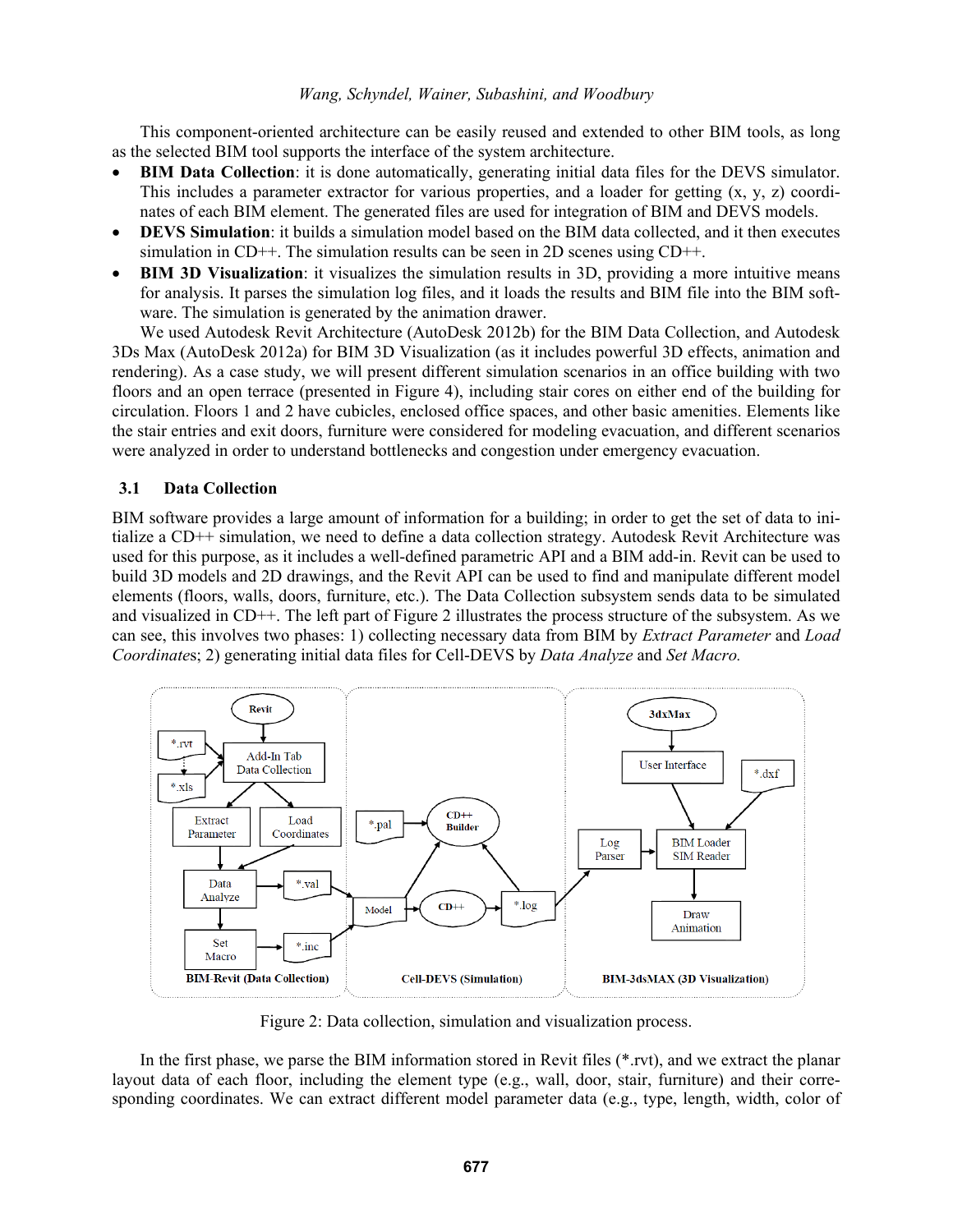each element) and related model graphical data (e.g., coordinates, direction). Since an Element ID can identify each element, we select the entire element IDs of needed element types for each floor, and then we extract the parameters of the selected elements via the Revit API. We then find the corresponding coordinates with the same element IDs. Figure 3 shows a segment after the first phase, in which each line represents an element with the same type (*wall*) in a given floor (*Floor 1*), and the extracted parameters (Element ID, coordinates, width, length and area scale).

> --Extract parameters & load coordinates--168940: x(-724") y(244") o(0) width(8") length(672") area(676.00 SF) 168960: x(-724") y(244") o(1) width(8") length(144") area(136.00 SF) 168979: x(-580") y(340") o(0) width(8") length(576") area(492.00 SF) 169086: x(-580") y(340") o(1) width(8") length(72") area(72.00 SF) 169115: x(-508") y(576") o(0) width(8") length(240") area(724.00 SF) 169360: x(-236") y(340") o(1) width(8") length(812") area(812.00 SF) 169415: x(-724") y(-436") o(2) width(8") length(1299") area(1272.48 SF) 170658: x(-716") y(-236") o(1) width(8") length(144") area(144.00 SF)

> > Figure 3: Result segment of collecting phase.

In the second phase, we generate specific initialization data files *(\*.val, \*.inc*) for the CD++ simulation. The *\*.inc* file includes macros containing the data extracted from Revit. For instance, in our evacuation models, we first calculate the scale of each floor, converting it to a unified size: XMIN is the horizontal ordinate of the left-most point, while XMAX represents the horizontal ordinate of the right-most point. Similarly, we get YMIN and YMAX for the vertical ordinates. Then, knowing the size of each cell, we can compute the number of cells in each of the three dimensions, and generate the CD++ Macros.

| #BeginMacro(XMIN) -724 #End    | #BeginMacro(XMAX) 1868 #End      |
|--------------------------------|----------------------------------|
| #BeginMacro(YMIN) -436 #End    | #BeginMacro(YMAX) 578 #End       |
| #BeginMacro(Cell SIZE) 24 #End | #BeginMacro(Cell X) 109 #End     |
| #BeginMacro(Cell Y) 43 #End    | $#$ BeginMacro(Cell Z) 3 $#$ End |

The *\*.val* file contains initial values of each cell of the model in the simulation, according to the parameters and coordinates collected from the first phase. The following excerpt shows the result after the second phase. Here,  $(22, 26, 0) = 0$  means that the cell is empty. Likewise, other element types in the model include walls (1), furniture (1), stair to down (13), stair to up (11), and exits (2), in accordance with the cell states listed in Table 1. The basic idea of initializing state of each cell is to "pave" all needed elements according to their type priorities. For each type following the priority order, we find all elements belonging to this type (in the current case, the order is wall, furniture, stair, door). For each element, we calculate all passing coordinates according to its starting coordinates and properties (e.g., length, width); finally, we assign the state value to the cells that hold these coordinates.

Based on the data collected, we build a model file for CD++ with the given rules (section 3.2). When the simulation is executed, a log file is generated. This simulation output can be used for 2D visualization.

This process can be automated directly inside the BIM tools. The current implementation used the Revit 2012 API for this subsystem, as seen in the right part of Figure 4. The functionality was encapsulated as components with configurable default variables. Although Revit provides a mechanism for carrying out these tasks, in order to realize the fully automated collection of needed coordinates (and to allow our work to be extended to other software tools), we need to use IFC (BuildingSMART 2012), an open standard that supports various tools for sharing, analyzing and editing BIM.

## **3.2 Evacuation Model**

The multi-level evacuation model defined in CD++ is defined using a set of rules indicating the output value for the cell's state after satisfying a precondition. We divided the building into individual cells whose behavior depends on its current state (shown in Table 1).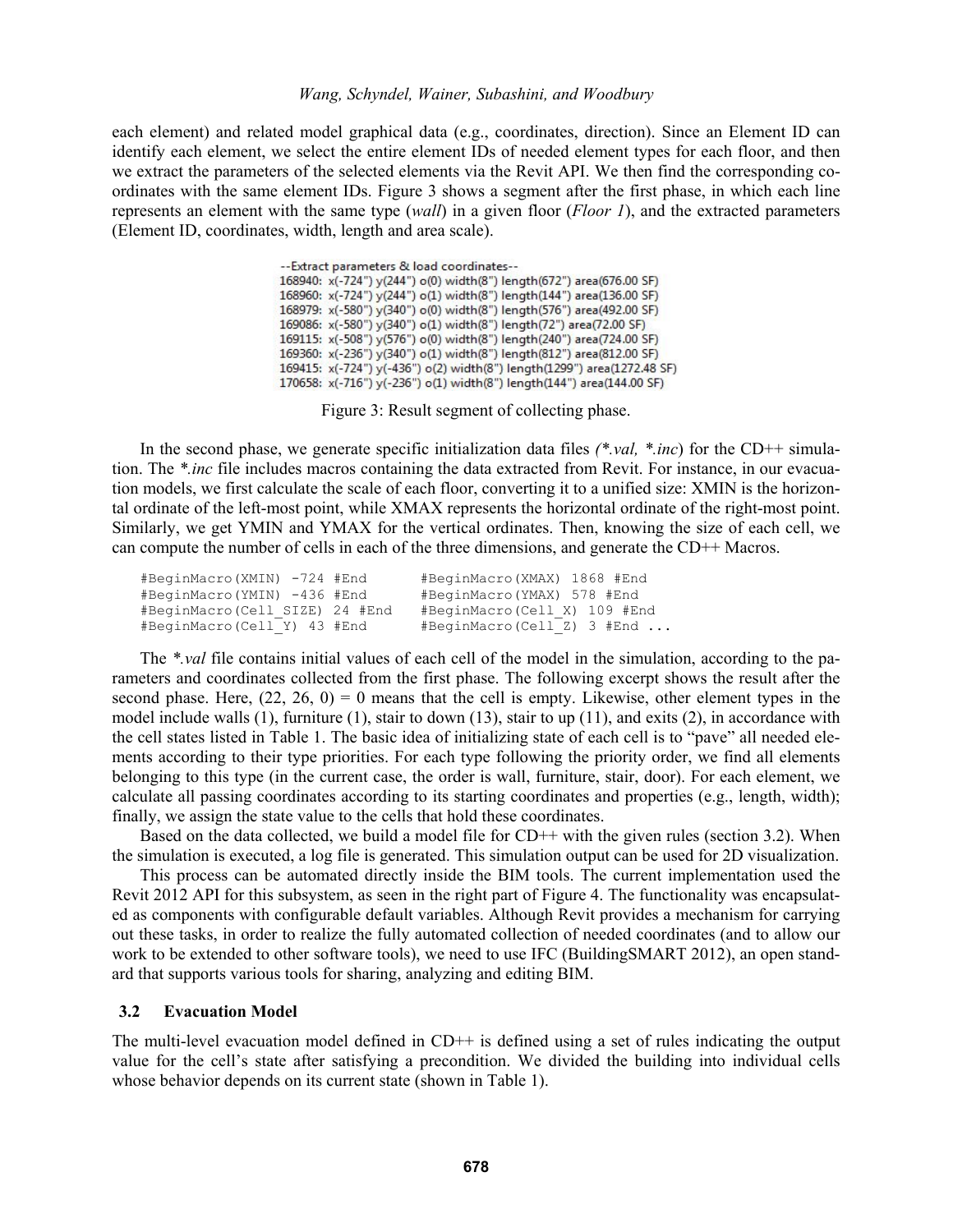

Figure 4: Building sample (left) and Revit user interface (right) in Revit.

Table 1: Cell states and definitions.

| <b>Cell State</b> | Cell Color | <b>State Name</b>     | <b>Cell State</b> | Cell Color | <b>State Name</b>       |
|-------------------|------------|-----------------------|-------------------|------------|-------------------------|
|                   |            | Wall                  |                   |            | Up Occupied             |
|                   |            | Exit                  |                   |            | Left                    |
| 3                 |            | Down                  | 10                |            | Left Occupied           |
| 4                 |            | Down Occupied         |                   |            | <b>Top of Stairs</b>    |
|                   |            | Right                 | 12                |            | <b>Top Occupied</b>     |
|                   |            | <b>Right Occupied</b> | 13                |            | <b>Bottom of Stairs</b> |
|                   |            | Up                    | 14                |            | <b>Bottom Occupied</b>  |

The model file contains information about the cell space dimensions, border behavior and neighborhood shape, this information is generated by the Data Collection subsystem. In our example, the model has space dimensions of  $109\times43\times3$  cells, and the borders have different behavior (representing people that left the building). The definition of the neighborhood deals with moving people in different floors. First, to prevent collisions, we use a neighborhood as in Figure 5.



Figure 5: Neighborhood definition.

For the purpose of this evacuation model, the priority or the right of way is assigned to certain movement types in this order: down, left, up and then right. Two additional upper/lower stair cells, i.e. (0,0,-1) and  $(0,0,1)$ , are needed to allow people to traverse from one floor to the next. The first step implementing the model is to overlay a Voronoi diagram of the route to an exit. Figure 6 demonstrates how a person follows the pathway to exit the building.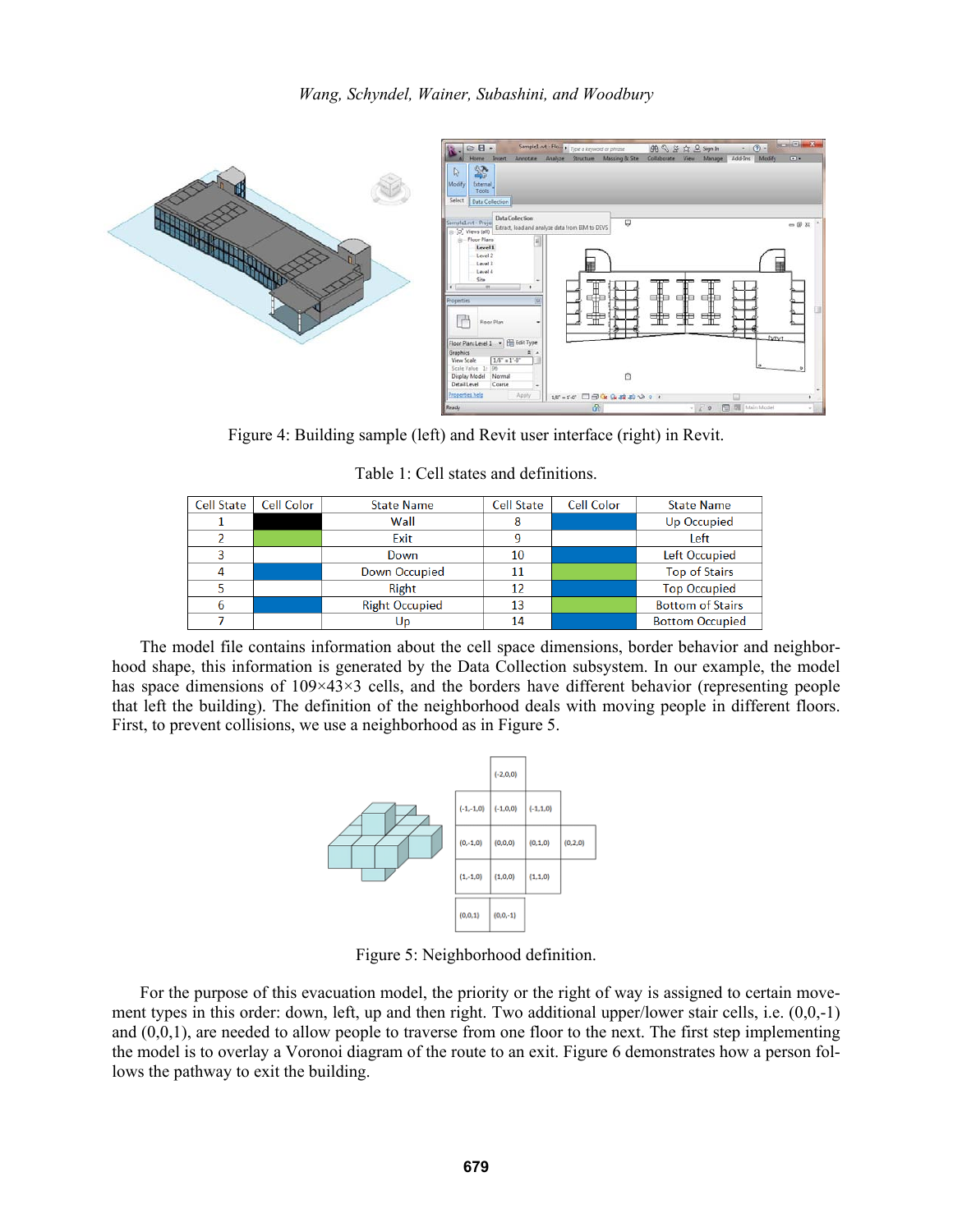The next step involves modeling the actual movement of people. This can be broken into 5 subsections, each of them dealing with the different movements in a cell: 1) someone enters the current cell; 2) someone moves from the current cell to another one, 3) someone exits the floor, 4) someone enters a stairwell, and 5) someone exits a stairwell.



#### Figure 6: Pathway initialization.

The rules if someone entered an unoccupied cell are as follows:

```
rule : 4 100 { (0,0,0) = 3 and ( (0,1,0) = 10 or (-1,0,0) = 4 or (0,-1,0) = 6 or
       (-1,0,0) = 14 or (1,0,0) = 14 or (0,1,0) = 14 or (0,-1,0) = 14)
rule : 6 100 { (0,0,0) = 5 and ( (1,0,0) = 8 or (-1,0,0) = 4 or (0,-1,0) = 6 or
       (-1,0,0) = 14 or (1,0,0) = 14 or (0,1,0) = 14 or (0,-1,0) = 14 }
rule : 8 100 { (0,0,0) = 7 and ( (1,0,0) = 8 or (0,1,0) = 10 or (0,-1,0) = 6 or
      (-1,0,0) = 14 or (1,0,0) = 14 or (0,1,0) = 14 or (0,-1,0) = 14 }
rule : 10 100 { (0,0,0) = 9 and ( (1,0,0) = 8 or (0,1,0) = 10 or (-1,0,0) = 4 or
       (-1,0,0) = 14 or (1,0,0) = 14 or (0,1,0) = 14 or (0,-1,0) = 14 }
```
This section is straightforward. If there is a person in the neighborhood (occupied cell) who needs to move into this cell, then, the person moves. The rules handles people leaving a cell are as follows:

```
rule : 3 100 { (0,0,0) = 4 and odd(1,0,0) }
rule : 9 100 { (0,0,0) = 10 and odd(0,-1,0) and (-1,-1,0) != 4 }
rule : 7 100 { (0,0,0) = 8 and odd(-1,0,0) and (-2,0,0) != 4 and (-1,1,0) != 10 }
rule : 5 100 \{(0,0,0,0)=6 and \text{odd}(0,1,0) and (-1,1,0)! = 4 and (0,2,0)! = 10 and (1,1,0)! = 8}
```
These rules avoid collisions: if two cells have individuals that need to move into the same space, only one will move (and the other will wait for its turn). In this case, a movement to the right has the least priority. Therefore, when the current cell  $(0,0,0)$  is occupied by a 6 it must first ensure that no other cells are occupied by a value which would correspond to a movement to cell  $(0,1,0)$ ; that means  $(-1,1,0)$  cannot be moving down,  $(0,2,0)$  cannot be trying to move left and  $(1,1,0)$  cannot be moving up. The values of these movements would be 4, 10 and 8 respectively. For this reason, two extended neighborhoods were used.

The remaining rules are similar and follow the principles and layout as the previous rules. When entering, exiting or descending a stairwell or exiting the building through the exit door, they ensure that no collisions occur. Finally when exiting the building the person must "disappear" from the simulation:

```
rule : 9 100 { (0,0,0) = 10 and ((0,-1,0) = 2 or (0,-1,0) = 11) }
rule : 14 100 { (0,0,0) = 13 and (0,0,1) = 12 }
rule : 12 100 { (0,0,0)=11 and ((-1,0,0)=4 or (0,-1,0)=6 or (1,0,0)=8 or (0,1,0)=10 }}
rule : 13 100 { (0,0,0)=14 and ((1,0,0)=3 or (1,0,0)=5 or (1,0,0)=7 or (1,0,0)=9 or
...
```
#### **3.3 3D Visualization**

The 3D visualization subsystem provides a method to process CD++ log files, and a GUI to interact with 3Ds Max (Figure 2). This sub-system contains two phases: 1) parsing the simulation results to get necessary data; 2) visualizing the parsed simulation file in user interface in the 3dx Max. We first read the log file through looking for simulation times, cells locations and values. A second phase provides a graphical user interface written in MAXScript to visualize the parsed log file in a 3D visual environment scene of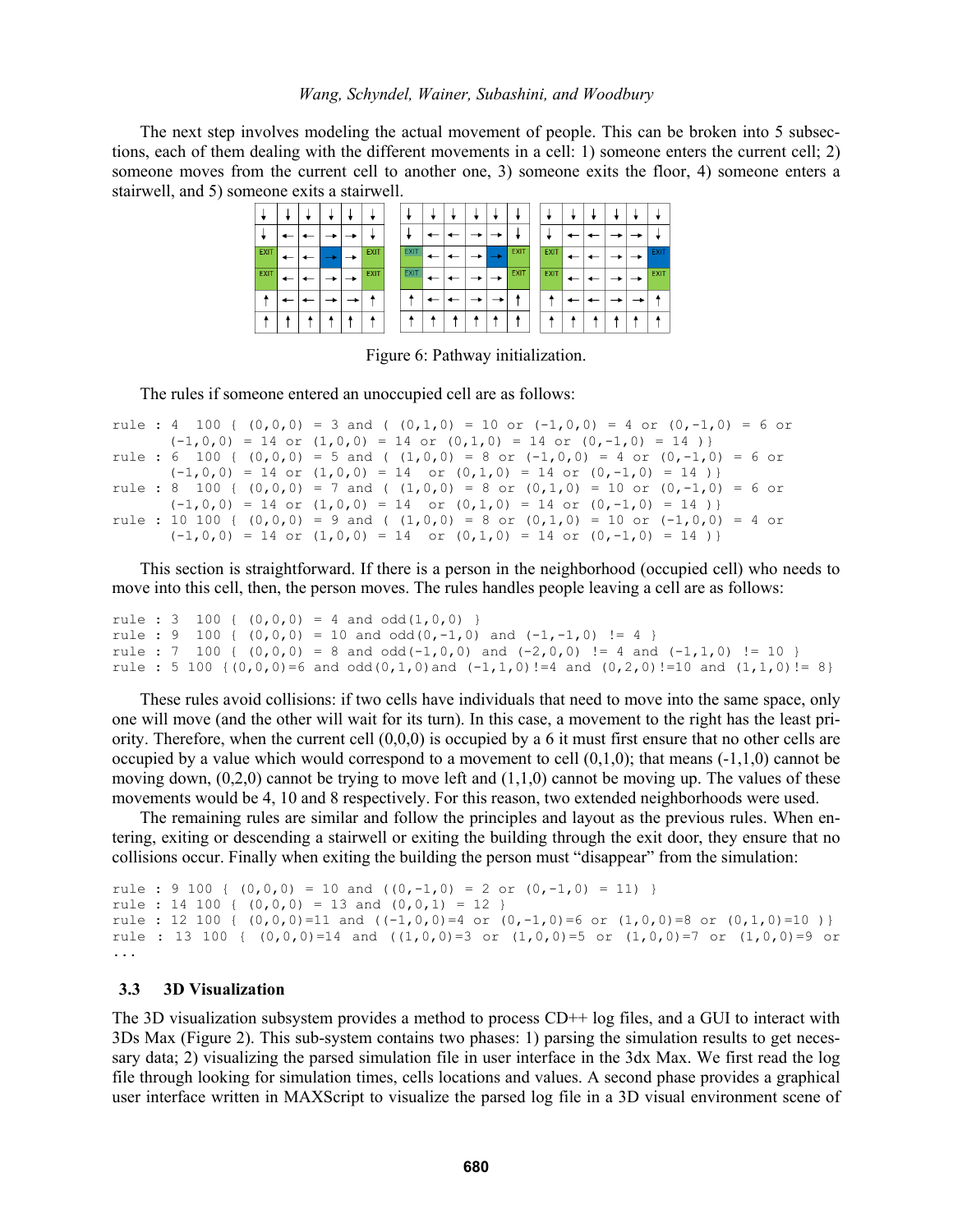the BIM model. This BIM model is exported as a \*.dxf file, and then imported into 3Ds Max. After loading the BIM model, we read the Cell-DEVS model (which contains the definition of behavior and initial data of Cell-DEVS models) and the parsed log file. Based on this, we draw the simulator data in the 3Ds Max scene. A GUI written in MAXScript enables the user to visualize the results, as shown in Figure 7.



Figure 7: 3ds Max visualization user interface.

# **4 CASE STUDY: SIMULATION RESULTS**

In this section, we discuss some simulation results, in order to find bottlenecks and maximum occupancy. They are generated from the evacuation model defined in Section 3, using different building designs (building structure, doors number, exit location, etc.). Our initial test (see Figure 8) shows a simple building model to find potential flaws in the building layout. This building contains four floors connected by a single stairwell (the upstairs are yellow cells and the downstairs are red ones). There are exit doors on the first floor (in green; dotted area). People try to go down along the arrow directions and finally get out the building through exits. At first, the building space is approximately 50% occupied (each blue cell represents one person). Each second, according to the rules, each person tends to move forward one cell following the shortest pathway towards downstairs/exits. It took 584 seconds to evacuate all the people.



Figure 8: Simulation results of a simple building at different simulation times.

To study the impact of door location/number in the evacuation time, we discuss two modifications to the original design (see Figure 9). The first one considers changing the exit locations: we moved the main exit of the first floor (which, originally, was in the middle of the leftmost wall). This modification resulted in shorter evacuation time (464s under occupancy of 50%). The potential reason of this difference is that it balances the evacuation process more evenly, considering new people coming from stairs on one side and exiting people on the other side. The result indicates that different locations of doors determine different evacuation times.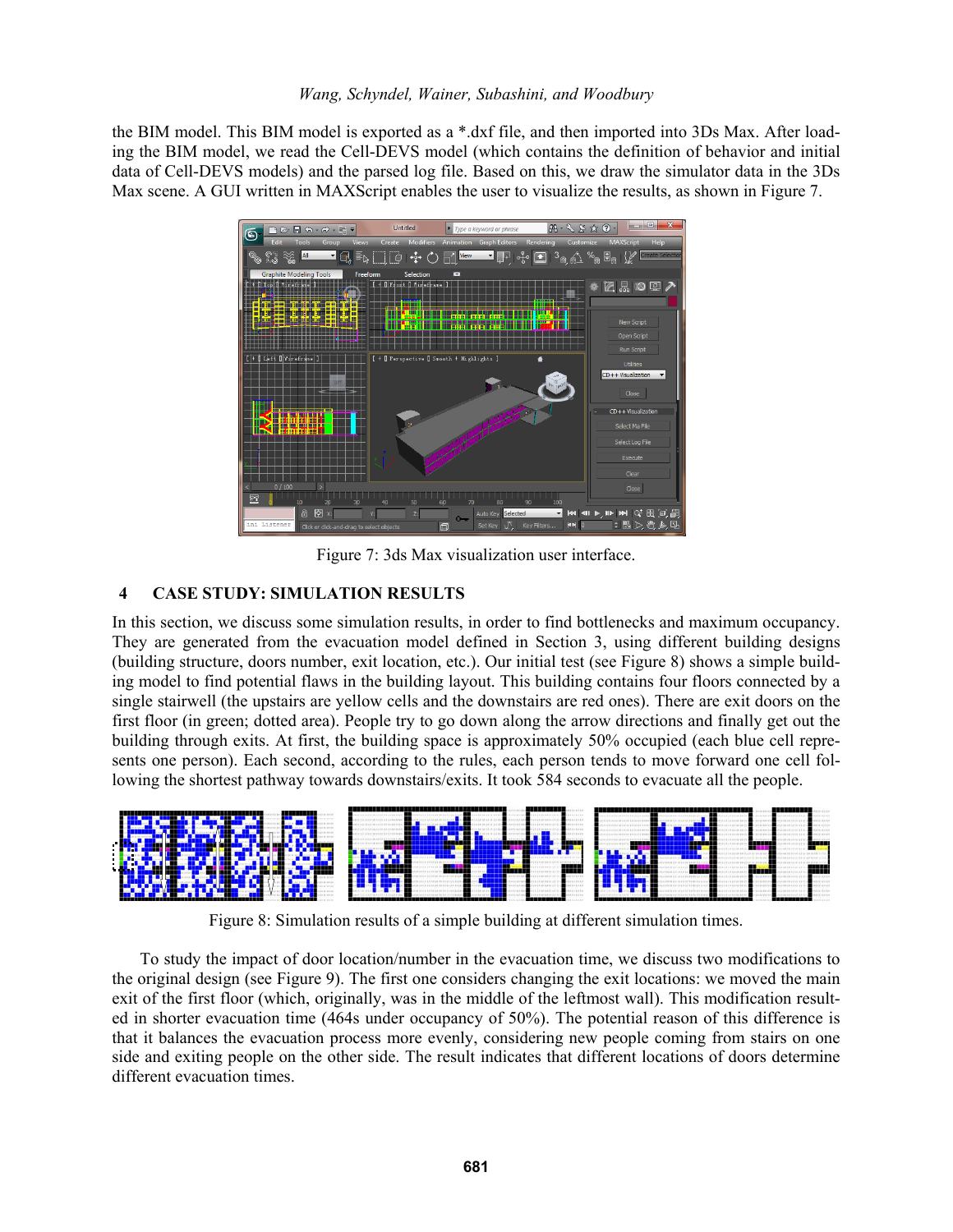The second test in Figure 9 shows the impact of the number of doors. We modified the model again, and added two additional staircases connecting the second floor and first floors. The idea is to test if this results in a more rapid evacuation of the building. However, including more stairs makes the evacuation slower (642 s; worse than any other previous designs). The simulation visualization allowed us to identify the main cause of the problem: a bottleneck on the first floor in front of the main stairwell. In the previous design, for each floor, the people coming into it are approximately equal to the people leaving from it, which made the evacuation process execute smoothly at a constant rate. However, when additional staircases were added, the people on the second floor moved down to first floor faster, resulting in a massive bottleneck that prevented people from exiting at an optimal rate. As we can see, when people are entering the first floor from two different locations, they have to fight for the priority to exit the building.



Figure 9: Simulation results of two modified building (exit location changed / more doors added).

The same model was used for determining the building's potential occupancy levels. Figure 10 shows different simulations runs for each of the building design mentioned above. The occupancies were set from 5% to 50% for demonstrating how to determine the potential maximum allowable occupancy given a safe evacuation time constraint. As seen from Figure 10, as the occupancy increases, the evacuation process requires more time with a roughly linear trend. It is reasonable because people evacuating at a considerable constant rate. Nevertheless, as seen in previous test results, due to differences of layout (e.g., number of door, exit location), the final evacuation time would differ. For example, the difference of the two modified tests (added stairs vs. changed location) with occupancy of 50% is nearly 200s, about a 40% increase. However, it is worth to note that this solution does not guarantee to be the optimal one.



Figure 10: Building Occupancy vs. Evacuation Time.

So far we have shown that our evacuation model is capable of recreating an evacuation event and demonstrated its potential uses for testing building designs. We now show the evacuation of the actual BIM-based model mentioned in the previous sections using our developed 3D visualization GUI (see Figure 11). The main reason for using 3D rather than 2D is that it is more intuitive and attractive.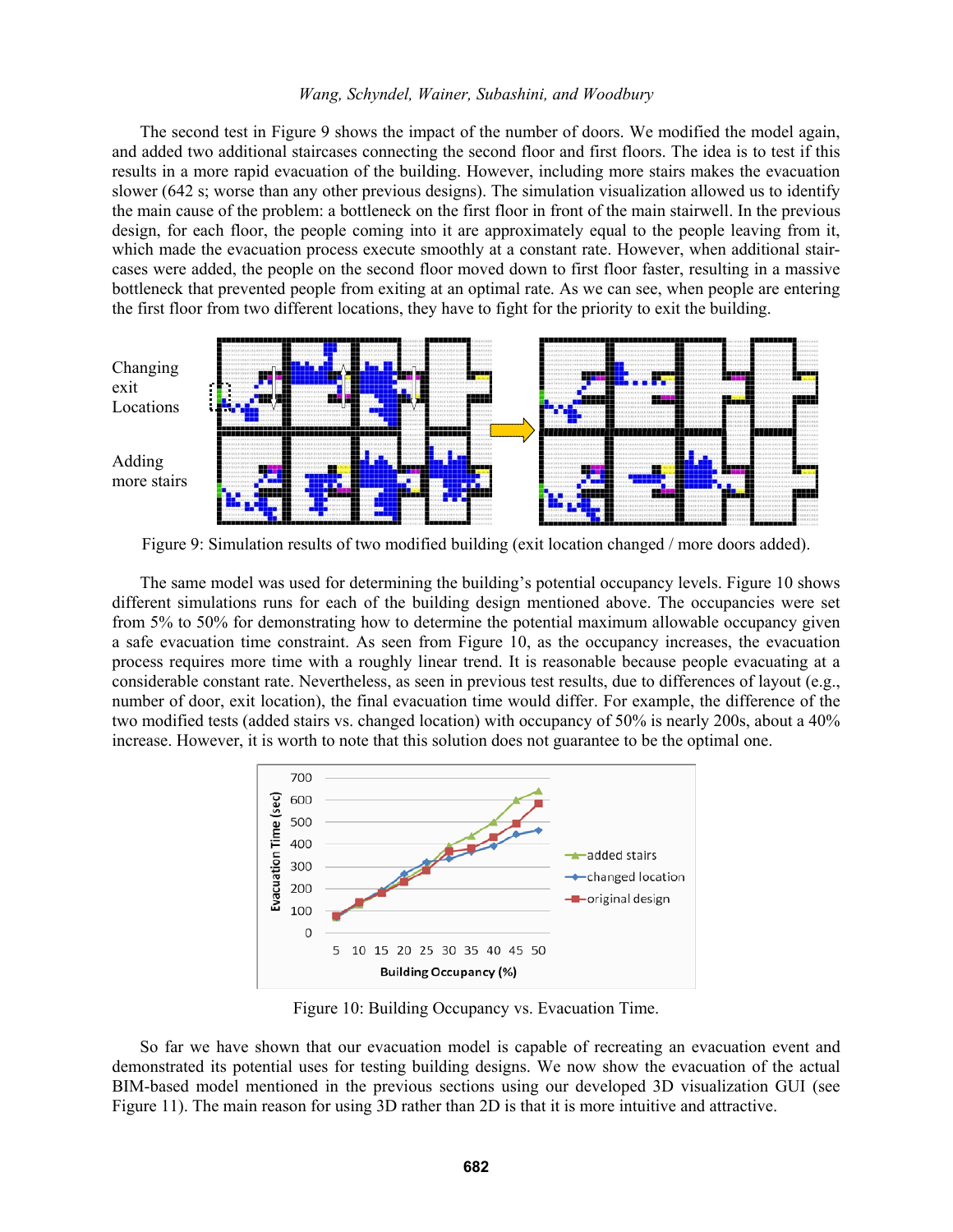Assume that in real case, the normal occupancy level is about 20% (approximately 200 people); we want to know whether the current building design can fulfill the evacuation time constraint (e.g., 4 m) once an emergency happens. To do so, we use Revit to generate the data (Data Collection sub-system), and then the data is loaded into CD++ to execute the simulation. Once the log file has been parsed and loaded into 3Ds Max, the simulation results can be visualized using the GUI we developed, as showed in Section 3. Figure 11 shows what the visualization results for such case (it finally took 208 seconds to evacuate the building, which satisfies the time constraint 4 m).



Figure 11: Different perspectives 3D simulation using 3Ds Max.

Figure 11 also illustrates the ability for the designer to see different perspectives within the simulation process, which is another benefit of using 3D. For example, a) shows a side view, b) an inside view, c) spinning, and d) zoom in/zoom out. By checking the simulation results, we can say that the building design satisfies the evacuation management requirements. With the evacuation plan in this model (see Section 3.2), related measures could be taken and put in place. Additionally, if the evacuation time is deemed too long or there would be more people in reality, the designers of the building would have to make adjustments to decrease the time it takes.

## **5 CONCLUSION**

We presented an interactive simulation system by integrating BIM and DEVS models, with a study case for the advanced evacuation planning in a multi-level building. The basic idea is to take advantage of each tool's strength and let them collaborate efficiently. The prototype solution uses the CD++ toolkit for Cell-DEVS, and Autodesk Revit Architecture and Autodesk 3ds Max toolkits for BIM. We have shown the method to extract data automatically from BIM, to simulate the evacuation model and to visualize the results back in BIM. The whole process support considerable automation, directly interacting with our provided GUIs inside BIM tools, users only need to simply click few buttons or easily customize their own special requirements.

Furthermore, the presented system also provides an easy configurable mechanism for fast modifications of simulation properties. By investigating the 3D simulation results under different scenarios, we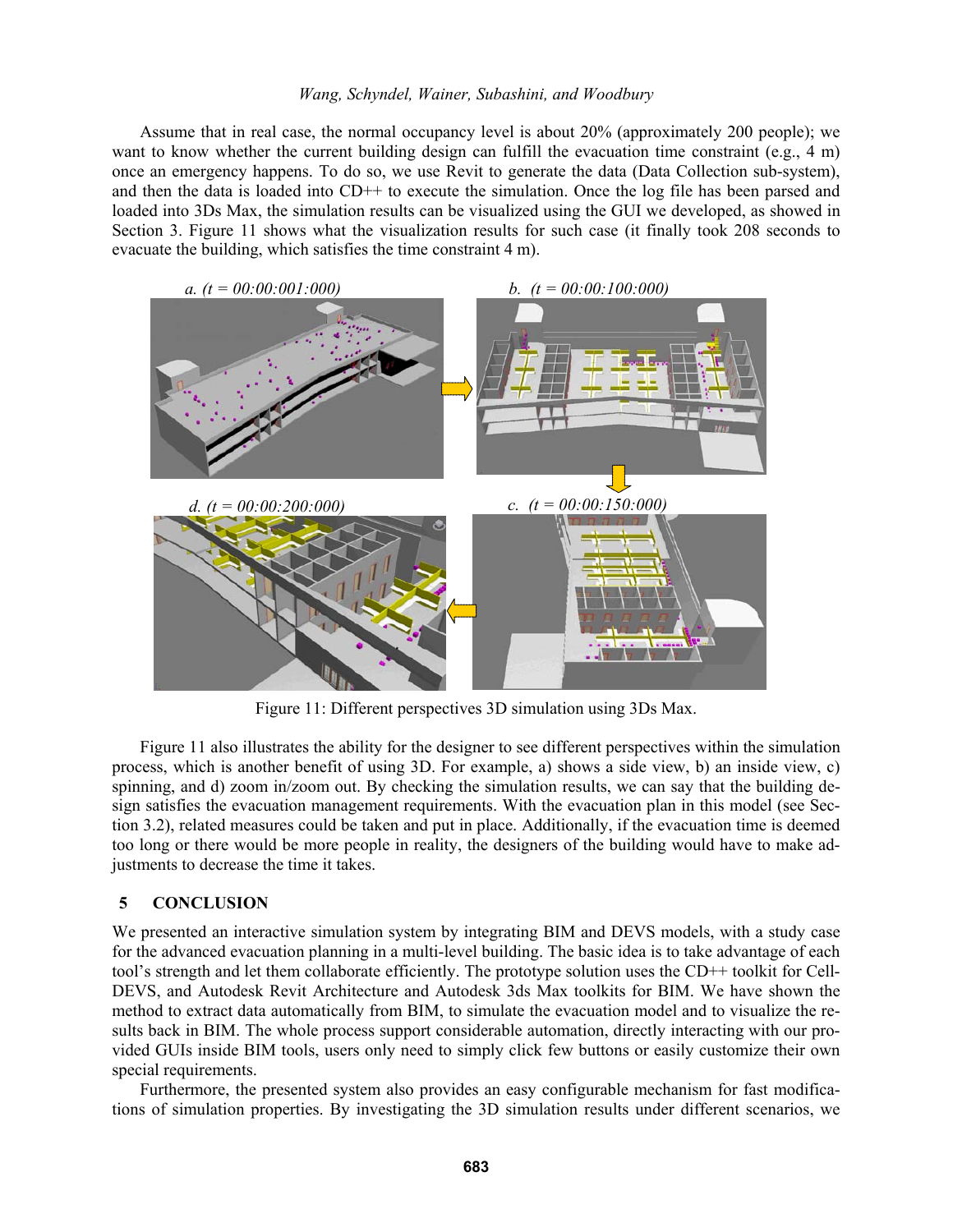showed how it could ease the pre-design phase of construction project to understand the bottlenecks/congestion and determine the maximum occupation within a satisfactory evacuation time. On the other hand, this work is not limited to the emergency planning; the results further confirm the potential feasibility of extending other DEVS models in this interactive BIM simulation application.

Although the current implementation adopted Revit and 3ds Max for carrying out the integration process, in order to realize the fully automated collection of needed coordinates and further enhance the interoperability and feasibility, we want to explore the use of IFC, an open standard that supports various tools for sharing, analyzing and editing BIM. Besides, in order to improve the reusability and accessibility, another further work is to expend this work to remote simulation with web-services.

## **REFERENCES**

- Ahmed, A., G. Wainer, and S. Mahmoud. 2010. "Integrating Building Information Modeling & Cell-DEVS Simulation." In *Proceedings of SimAUD 2010*. Orlando, FL.
- AutoDesk. 2012. "Autodesk 3ds Max." Accessed June 15. http://usa.autodesk.com/3ds-max/.
- AutoDesk. 2012. "Autodesk Maya." Accessed June 15. http://usa.autodesk.com/maya/.
- AutoDesk. 2012. "Autodesk Revit Architecture." Accessed June 15. http://usa.autodesk.com/revitarchitecture/.
- Bentley Systems. 2012. "Bentley Architecture." Accessed June 15. http://www.bentley.com/en-US/Products/Bentley+Architecture/.
- Boukerche, A., M. Zhang, and R. Pazzi. 2009. "An Adaptive Virtual Simulation and Real Time Emergency Response System." In *Intl. Conf. on Virtual Environments, Human-Computer Interfaces and Measurement Systems*. Hong Kong, China.
- BuildingSMART. 2012. "BuildingSMART Data Model Standards, Industrial Foundation Classes (IFC)." Accessed April 15. http://buildingsmart-tech.org/.
- Eastman, C., J-M. Lee, Y-S. Jeong, and J-K. Lee. 2009. "Automatic Rule-based Checking of Building Designs." *Journal of Automation in Construction*. Elsevier. 18(8):1011-1033.
- Elbeltagi, E., T. Hegazy, and A. Eldosouky. 2004. "Dynamic Layout of Construction Temporary Facilities Considering Safety." *Journal of Construction Engineering and Management*. 130(4):534-541.
- Graphisoft. 2012. "Graphisoft ArchiCAD." Accessed April 15. http://www.graphisoft.com/products/archicad/.
- Hajjar, D., and S.M. AbouRizk. 2002. "Unified Modeling Methodology for Construction Simulation." *Journal of Construction Engineering and Management- ASCE.* 128(2):174-185.
- Halpin, D.W. 1977. "CYCLONE: Method for Modeling of Job Site Processes." *Journal of the Construction Division- ASCE.* 103(3):489-499.
- Ham, N.H., K.M. Min, J.H. Kim, Y.S. Lee, and J.J. Kim. 2008. "A Study on Application of BIM to Predesign in Construction Project." In *3rd International Conference on Convergence and Hybrid Information Technology*. Busan, Korea.
- Hammad, A., and C. Zhang. 2011. "Towards Real-time Simulation of Construction Activities Considering Spatio-temporal Resolution Requirements for Improving Safety and Productivity." In *Proceedings of the 2011 WSC,* edited by S. Jain, R.R. Creasey, J. Himmelspach, K.P. White, and M. Fu. Phoenix, AZ. 3533-3544. New Jersey: Institute of Electrical and Electronics Engineers, Inc.
- Hardin, B. 2009. *BIM and Construction Management: Proven Tools, Methods, and Workflows.* Wiley.
- Kincaid, J.P., J. Donovan, and B. Pettitt. 2003. "Simulation Techniques for Training Emergency Response." *International Journal of Emergency Management*. 1(3):238-246.
- Lee, G., R. Sacks, and C. Eastman. 2006. "Specifying Parametric Building Object Behavior (BOB) for a Building Information Modeling System." *Automation in Construction*. 15(6):758-776.
- Martinez, J.C. 2001. "EZStrobe General-Purpose Simulation System Based on Activity Cycle Diagrams." In *Proceedings of the 2001 Winter Simulation Conference.* edited by B. A. Peters, J. S. Smith, D. J. Medeiros, and M. W. Rohrer. Piscataway, Washington, DC. 1556-1564. New Jersey: Institute of Electrical and Electronics Engineers, Inc.